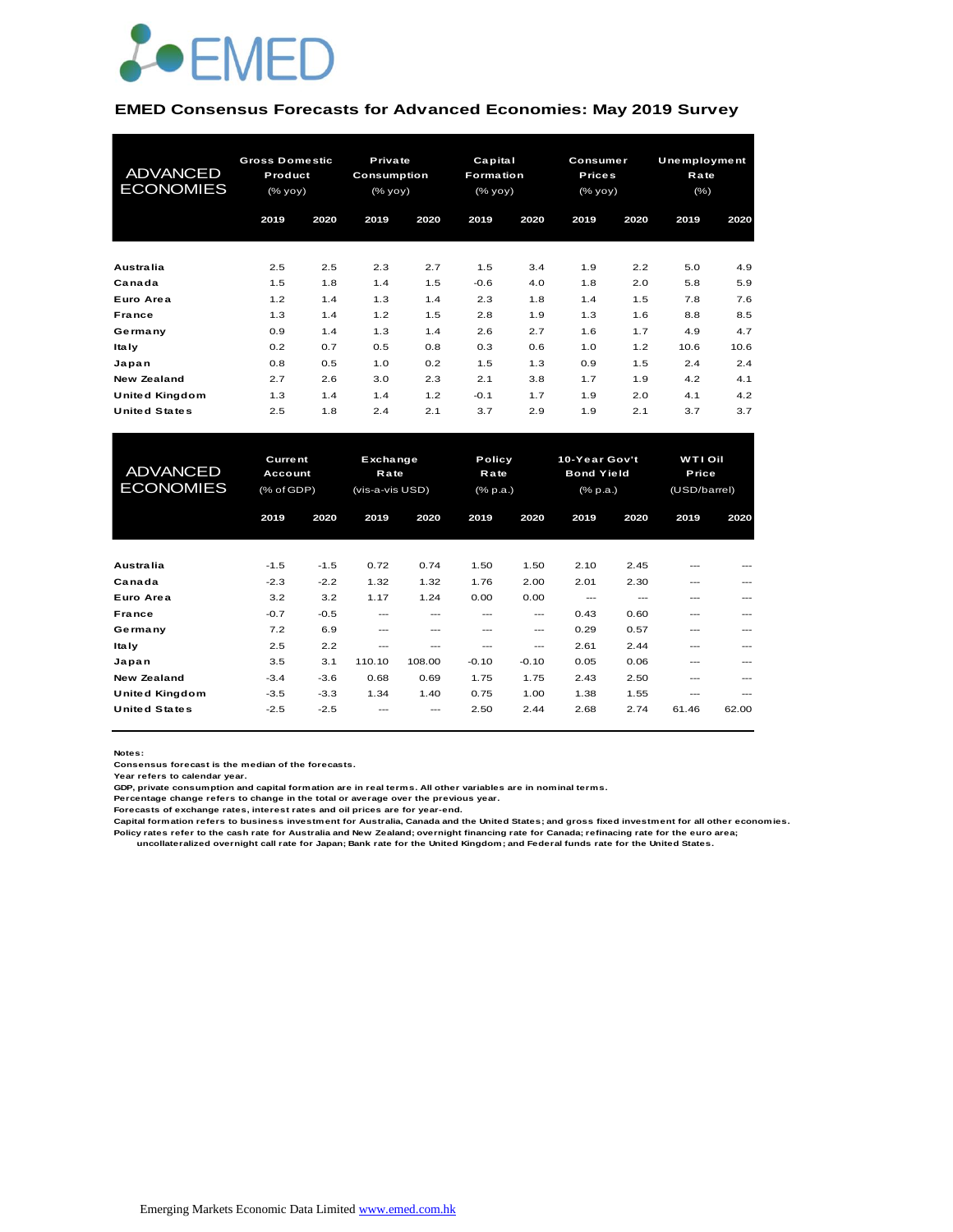

#### **EMED Consensus Forecasts for Emerging Markets: May 2019 Survey**

| <b>EMERGING</b><br><b>MARKETS</b> | <b>Gross Domestic</b><br>Product<br>(% yoy)<br>2019 | 2020 | <b>Private</b><br><b>Consumption</b><br>(% yoy)<br>2019 | 2020 | <b>Fixed</b><br>Investment<br>$(%$ (% yoy)<br>2019 | 2020 | Consumer<br><b>Prices</b><br>(% yoy)<br>2019 | 2020 | <b>Unemployment</b><br>Rate<br>(% )<br>2019 | 2020                 |
|-----------------------------------|-----------------------------------------------------|------|---------------------------------------------------------|------|----------------------------------------------------|------|----------------------------------------------|------|---------------------------------------------|----------------------|
| Argentina                         | $-1.2$                                              | 2.4  | $-1.2$                                                  | 2.5  | $-8.3$                                             | 3.9  | 39.2                                         | 24.1 | 9.6                                         | 9.2                  |
| <b>Brazil</b>                     | 2.0                                                 | 2.5  | 3.1                                                     | 2.6  | 7.9                                                | 5.7  | 4.0                                          | 4.0  | 11.9                                        | 11.4                 |
| Chile                             | 3.2                                                 | 3.0  | 3.2                                                     | 2.2  | 3.3                                                | 2.8  | 2.5                                          | 2.8  | 6.8                                         | 6.9                  |
| China                             | 6.2                                                 | 6.0  | 8.0                                                     | 8.2  | 6.1                                                | 5.5  | 2.1                                          | 2.2  | 4.0                                         | 4.0                  |
| Colombia                          | 3.1                                                 | 3.3  | 3.2                                                     | 3.2  | 4.2                                                | 4.0  | 3.2                                          | 3.1  | 9.7                                         | 9.5                  |
| <b>Czech Republic</b>             | 2.9                                                 | 2.5  | 2.3                                                     | 2.2  | 3.8                                                | 3.8  | 2.5                                          | 2.0  | 2.1                                         | 2.2                  |
| <b>Hong Kong</b>                  | 2.3                                                 | 2.4  | 2.5                                                     | 2.9  | 1.0                                                | 1.8  | 2.3                                          | 2.2  | 2.9                                         | 3.0                  |
| Hungary                           | 3.5                                                 | 2.6  | 3.4                                                     | 3.5  | 8.2                                                | 4.0  | 3.2                                          | 3.0  | 3.7                                         | 3.6                  |
| India                             | 7.3                                                 | 6.9  | 5.8                                                     | 6.4  | 10.1                                               | 8.3  | 4.1                                          | 4.2  | $\cdots$                                    | $\sim$ $\sim$ $\sim$ |
| Indonesia                         | 5.1                                                 | 5.0  | 5.1                                                     | 5.1  | 5.5                                                | 4.5  | 3.4                                          | 3.7  | 5.2                                         | 5.1                  |
| Malaysia                          | 4.5                                                 | 4.4  | 5.0                                                     | 4.5  | 5.8                                                | 5.3  | 1.5                                          | 2.4  | 3.3                                         | 3.2                  |
| <b>Mexico</b>                     | 1.7                                                 | 1.9  | 2.1                                                     | 2.5  | 1.0                                                | 2.4  | 4.0                                          | 3.7  | 3.6                                         | 3.7                  |
| <b>Philippines</b>                | 6.2                                                 | 6.3  | 5.8                                                     | 5.5  | 9.9                                                | 7.0  | 3.6                                          | 3.6  | 5.3                                         | 5.2                  |
| Poland                            | 3.7                                                 | 3.2  | 3.8                                                     | 3.0  | 6.3                                                | 3.8  | 1.8                                          | 2.4  | 3.9                                         | 3.8                  |
| Russia                            | 1.5                                                 | 1.6  | 1.8                                                     | 2.0  | 1.3                                                | 2.1  | 4.8                                          | 4.0  | 4.8                                         | 5.0                  |
| <b>Singapore</b>                  | 2.5                                                 | 2.5  | 2.7                                                     | 2.4  | 1.5                                                | 2.0  | 1.2                                          | 1.4  | 2.2                                         | 2.2                  |
| South Korea                       | 2.4                                                 | 2.4  | 2.3                                                     | 2.0  | 0.8                                                | 2.0  | 1.5                                          | 1.7  | 3.9                                         | 3.9                  |
| <b>Taiwan</b>                     | 2.1                                                 | 2.2  | 1.9                                                     | 1.9  | 2.9                                                | 2.0  | 0.9                                          | 1.3  | 3.7                                         | 3.7                  |
| <b>Thailand</b>                   | 3.7                                                 | 3.6  | 3.6                                                     | 2.5  | 4.0                                                | 5.1  | 1.1                                          | 1.4  | 1.0                                         | 0.8                  |
| Turkey                            | $-0.8$                                              | 2.8  | $-0.1$                                                  | 2.5  | $-6.3$                                             | 2.3  | 16.5                                         | 10.6 | 12.7                                        | 12.1                 |

|                       | <b>Money</b>                        |                                     | <b>Merchandise</b> |                          | <b>Merchandise</b>   |                          | Current        |        | Exchange        |       |
|-----------------------|-------------------------------------|-------------------------------------|--------------------|--------------------------|----------------------|--------------------------|----------------|--------|-----------------|-------|
| <b>EMERGING</b>       | <b>Supply M2</b>                    |                                     | <b>Exports</b>     |                          | <b>Imports</b>       |                          | <b>Account</b> |        | Rate            |       |
| <b>MARKETS</b>        | (% yoy)                             |                                     | $(%$ (% yoy)       |                          | $(%$ $\mathsf{yoy})$ |                          | (% of GDP)     |        | (vis-a-vis USD) |       |
|                       | 2019                                | 2020                                | 2019               | 2020                     | 2019                 | 2020                     | 2019           | 2020   | 2019            | 2020  |
|                       |                                     |                                     |                    |                          |                      |                          |                |        |                 |       |
|                       |                                     |                                     |                    |                          |                      |                          |                |        |                 |       |
| Argentina             | 23.1                                | 30.1                                | 7.1                | 2.5                      | $-4.3$               | 2.5                      | $-2.1$         | $-2.2$ | 47.00           | 54.00 |
| <b>Brazil</b>         | 9.6                                 | 9.8                                 | 6.3                | 2.3                      | 7.2                  | 6.3                      | $-1.2$         | $-1.7$ | 3.78            | 3.78  |
| Chile                 | 7.0                                 | 8.0                                 | 3.3                | 4.4                      | 5.7                  | 5.9                      | $-2.5$         | $-2.4$ | 662             | 659   |
| China                 | 8.5                                 | 8.5                                 | 3.9                | 3.7                      | 3.9                  | 5.3                      | 0.5            | 0.3    | 6.75            | 6.70  |
| Colombia              | 12.2                                | 11.7                                | 1.8                | 2.3                      | 4.1                  | 1.5                      | $-3.9$         | $-3.8$ | 3120            | 3150  |
| <b>Czech Republic</b> | $\sim$ $\sim$ $\sim$                | $---$                               | 6.4                | 1.9                      | 7.2                  | 1.9                      | 0.5            | 0.3    | 21.4            | 20.9  |
| <b>Hong Kong</b>      | 5.0                                 | 9.0                                 | 4.1                | 6.2                      | 5.2                  | 7.2                      | 3.2            | 3.3    | 7.80            | 7.80  |
| Hungary               | $\cdots$                            | $\qquad \qquad -$                   | 3.8                | 3.2                      | 4.1                  | 2.8                      | 1.8            | 1.7    | 274             | 265   |
| India                 | $\cdots$                            | $---$                               | 8.3                | 7.5                      | 10.1                 | 11.1                     | $-2.3$         | $-2.2$ | 70.6            | 70.3  |
| Indonesia             | 6.5                                 | $\sim$ $\sim$ $\sim$                | 5.4                | 6.3                      | 4.6                  | 8.1                      | $-2.6$         | $-2.4$ | 14350           | 14500 |
| Malaysia              | $\sim$ $\sim$ $\sim$                | $\sim$ $\sim$ $\sim$                | $\sim$ $\sim$      | $\hspace{0.05cm} \ldots$ | $\cdots$             | $\hspace{0.05cm} \ldots$ | 2.6            | 2.0    | 4.10            | 4.01  |
| <b>Mexico</b>         | 8.2                                 | 9.3                                 | 5.7                | 6.5                      | 5.5                  | 6.4                      | $-1.9$         | $-1.9$ | 19.9            | 19.9  |
| <b>Philippines</b>    | 11.9                                | $\sim$ $\sim$ $\sim$                | 8.6                | 7.2                      | 9.5                  | 12.3                     | $-2.1$         | $-2.2$ | 54.0            | 53.9  |
| Poland                | 7.8                                 | $\cdots$                            | 6.6                | 2.3                      | 6.8                  | 3.5                      | $-0.8$         | $-1.1$ | 3.52            | 3.40  |
| Russia                | 9.0                                 | 10.0                                | 1.4                | $-2.4$                   | $-2.5$               | $-2.5$                   | 5.7            | 5.1    | 66.4            | 65.0  |
| <b>Singapore</b>      | $\hspace{0.05cm}---\hspace{0.05cm}$ | $\hspace{0.05cm}---\hspace{0.05cm}$ | $\sim$ $\sim$      | $\hspace{0.05cm} \ldots$ | $\cdots$             | $\hspace{0.05cm} \ldots$ | 19.0           | 17.5   | 1.36            | 1.33  |
| South Korea           | 5.5                                 | $\qquad \qquad -$                   | 3.0                | 1.7                      | 2.4                  | 1.9                      | 4.5            | 4.5    | 1123            | 1119  |
| Taiwan                | 3.9                                 | 3.8                                 | 3.0                | 3.8                      | 3.8                  | 4.4                      | 12.1           | 12.0   | 30.8            | 30.3  |
| <b>Thailand</b>       | 5.3                                 | 6.0                                 | 3.5                | 3.9                      | 5.7                  | 5.7                      | 7.5            | 7.5    | 32.1            | 31.1  |
| Turkey                | 18.0                                | 18.0                                | 4.6                | 4.8                      | $-3.2$               | 9.4                      | $-2.1$         | $-2.8$ | 6.00            | 6.25  |
|                       |                                     |                                     |                    |                          |                      |                          |                |        |                 |       |

**Notes:** 

**Consensus forecast is the median of the forecasts.**

**Year refers to calendar year except for India for which fiscal year (April to March) is used.**

**GDP, private consumption and fixed investment are in real terms. All other variables are in nominal terms.**

**Percentage change refers to change in the total or average over the previous year, except for money supply growth which is based on year-end figures.**

**Forecasts of exchange rates and interest rates are for year-end.**

**Forecasts for India are FY19/20 and FY20/21**

Emerging Markets Economic Data Limited www.emed.com.hk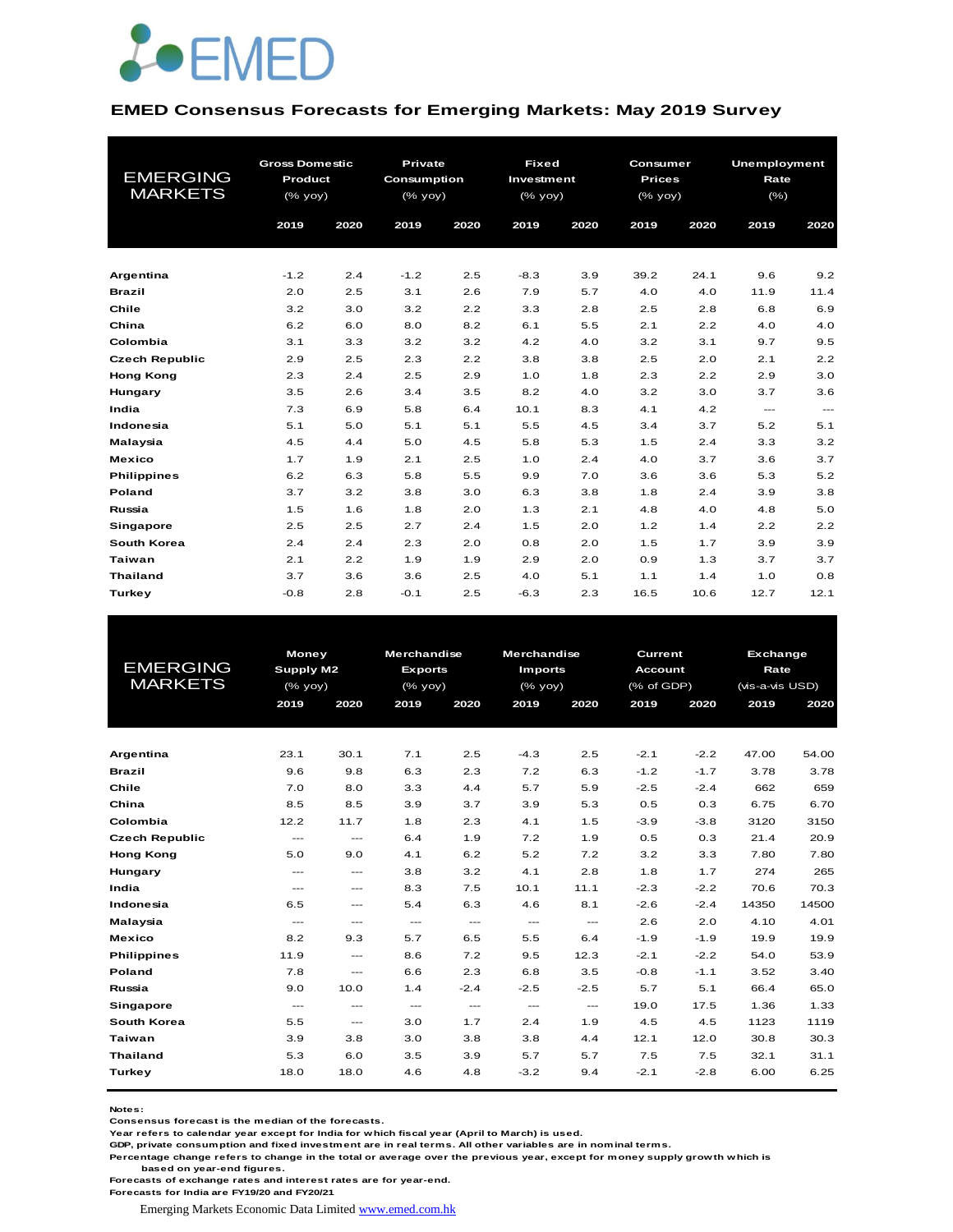## **JOEMED**

## **EMED Consensus Forecasts for the United States: May 2019 Survey**

| <b>UNITED STATES</b>             | <b>Gross Domestic</b><br><b>Product</b><br>(% yoy) |        | <b>Consumer</b><br><b>Prices</b><br>$(% \mathsf{Y}^{\prime }\mathsf{Y}^{\prime })$ (% $\mathsf{Y}^{\prime }\mathsf{Y}^{\prime }\mathsf{Y}^{\prime })$ |                          | <b>UNITED STATES</b>                | <b>Gross Domestic</b><br><b>Product</b><br>(% yoy) |                          | <b>Consumer</b><br><b>Prices</b><br>$(% \mathsf{Y}^{\prime }\mathsf{Y}^{\prime }\mathsf{Y}^{\prime })$ |          |
|----------------------------------|----------------------------------------------------|--------|-------------------------------------------------------------------------------------------------------------------------------------------------------|--------------------------|-------------------------------------|----------------------------------------------------|--------------------------|--------------------------------------------------------------------------------------------------------|----------|
|                                  | 2019                                               | 2020   | 2019                                                                                                                                                  | 2020                     |                                     | 2019                                               | 2020                     | 2019                                                                                                   | 2020     |
|                                  |                                                    |        |                                                                                                                                                       |                          |                                     |                                                    |                          |                                                                                                        |          |
| <b>ABN AMRO</b>                  | 2.3                                                | 1.9    | 1.6                                                                                                                                                   | 2.0                      | Monte Dei Paschi Di Siena           | 2.2                                                | 1.3                      | 1.9                                                                                                    | 2.0      |
| <b>Action Economics</b>          | 2.7                                                | 2.3    | 2.1                                                                                                                                                   | 2.6                      | <b>Moody's Analytics</b>            | 2.6                                                | 1.7                      | 2.0                                                                                                    | 2.1      |
| <b>AIB Global Treasury</b>       | 2.5                                                | 1.8    | 1.7                                                                                                                                                   | 2.0                      | <b>Mortgage Bankers Association</b> | 2.1                                                | 1.4                      | 2.0                                                                                                    | 2.1      |
| <b>Allianz</b>                   | 2.2                                                | ---    | 2.4                                                                                                                                                   | ---                      | <b>NAR</b>                          | 2.5                                                | 2.0                      | 1.2                                                                                                    | 1.8      |
| <b>Bank Julius Baer</b>          | 2.8                                                | 1.7    | 1.9                                                                                                                                                   | 2.0                      | <b>National Bank of Canada</b>      | 2.5                                                | 1.9                      | 1.8                                                                                                    | 2.0      |
| <b>BayernLB</b>                  | 2.5                                                | 1.5    | 1.8                                                                                                                                                   | 2.1                      | <b>NIESR</b>                        | 2.4                                                | 2.1                      | 1.6                                                                                                    | 2.1      |
| <b>BBVA</b>                      | 2.5                                                | 2.0    | 2.2                                                                                                                                                   | 2.1                      | <b>Northern Trust</b>               | 2.2                                                | $\overline{a}$           | 1.7                                                                                                    | <u>.</u> |
| <b>Berenberg Capital Markets</b> | 2.6                                                | 2.2    | 1.9                                                                                                                                                   | 2.2                      | <b>OCBC Bank</b>                    | 2.6                                                | ---                      | 2.4                                                                                                    | ---      |
| <b>BMO Capital Markets</b>       | 2.5                                                | 1.7    | 2.3                                                                                                                                                   | 1.9                      | <b>PNC</b>                          | 2.3                                                | 2.0                      | 1.9                                                                                                    | 2.3      |
| <b>BNP Paribas</b>               | 2.1                                                | 1.5    | 1.4                                                                                                                                                   | 2.0                      | Prometeia                           | 2.2                                                | 1.3                      | 1.9                                                                                                    | 2.0      |
| <b>Capital Economics</b>         | 2.4                                                | 1.4    | 1.5                                                                                                                                                   | 1.8                      | <b>Raymond James</b>                | 2.1                                                | 2.7                      | 1.9                                                                                                    | 2.4      |
| <b>CIBC World Markets</b>        | 2.2                                                | 1.5    | 2.2                                                                                                                                                   | 2.4                      | Royal Bank of Canada                | 2.4                                                | 1.9                      | 1.8                                                                                                    | 2.1      |
| <b>Comerica Bank</b>             | 2.6                                                | 2.4    | 2.4                                                                                                                                                   | 1.9                      | <b>Schroders</b>                    | 2.4                                                | 1.6                      | 1.9                                                                                                    | 2.3      |
| Commerzbank                      | 2.7                                                | 2.0    | 2.0                                                                                                                                                   | 2.3                      | Scotia Capital                      | 2.5                                                | 1.7                      | 1.7                                                                                                    | 2.2      |
| <b>Credit Agricole</b>           | 2.4                                                | 1.7    | 1.7                                                                                                                                                   | 1.9                      | <b>Societe Generale</b>             | 2.3                                                | 0.4                      | 1.5                                                                                                    | 1.9      |
| <b>Credit Suisse</b>             | 2.6                                                | 2.1    | 1.9                                                                                                                                                   | 2.0                      | <b>Standard &amp; Poor's</b>        | 2.3                                                | $\overline{\phantom{a}}$ | 2.1                                                                                                    |          |
| Daiwa Institute of Research      | 2.6                                                | 1.9    | 1.9                                                                                                                                                   | 2.5                      | <b>TD Economics</b>                 | 2.4                                                | 2.0                      | 2.0                                                                                                    | 2.1      |
| Danske Bank                      | 2.7                                                | ---    | 1.8                                                                                                                                                   | ---                      | <b>University of Maryland</b>       | 2.9                                                | ---                      | 2.2                                                                                                    |          |
| <b>DBS Bank</b>                  | 2.5                                                | ---    | 1.8                                                                                                                                                   | $\overline{\phantom{a}}$ | University of Michigan - RSQE       | 2.6                                                | 1.8                      | 1.6                                                                                                    | 1.8      |
| Deka Bank                        | 2.3                                                | 2.0    | 1.9                                                                                                                                                   | 2.4                      | <b>UOB</b>                          | 2.0                                                | 1.3                      | 3.0                                                                                                    | 2.5      |
| <b>Desjardins</b>                | 2.6                                                | 2.2    | 1.9                                                                                                                                                   | 2.2                      | <b>Wells Fargo</b>                  | 2.8                                                | 2.1                      | 2.0                                                                                                    | 2.3      |
| <b>DIW Berlin</b>                | 2.5                                                | $\sim$ | 2.1                                                                                                                                                   | ---                      |                                     |                                                    |                          |                                                                                                        |          |
| <b>DZ Bank</b>                   | 2.1                                                | 1.6    | 1.9                                                                                                                                                   | 2.3                      |                                     |                                                    |                          |                                                                                                        |          |
| <b>Fannie Mae</b>                | 2.6                                                | 1.9    | 1.7                                                                                                                                                   | 2.1                      |                                     |                                                    |                          |                                                                                                        |          |
| <b>First Trust Advisors</b>      | 2.6                                                | 2.3    | 2.0                                                                                                                                                   | 2.6                      | <b>CONSENSUS</b>                    |                                                    |                          |                                                                                                        |          |
| <b>Freddie Mac</b>               | 2.0                                                | 1.8    | 1.8                                                                                                                                                   | 2.1                      | Median                              | 2.5                                                | 1.8                      | 1.9                                                                                                    | 2.1      |
| Handelsbanken                    | 2.1                                                | 1.3    | 2.2                                                                                                                                                   | 2.0                      | Mean                                | 2.4                                                | 1.8                      | 1.9                                                                                                    | 2.1      |
| <b>IFO Munich Institute</b>      | 2.1                                                | ---    | 2.4                                                                                                                                                   | $\sim$                   | High                                | 2.9                                                | 2.7                      | 3.0                                                                                                    | 2.6      |
| Intesa Sanpaolo                  | 2.5                                                | 1.8    | 1.7                                                                                                                                                   | 1.9                      | Low                                 | 2.0                                                | 0.4                      | 1.2                                                                                                    | 1.8      |
| <b>Kiel Institute</b>            | 2.1                                                | 1.8    | 1.7                                                                                                                                                   | 2.2                      | <b>Standard Deviation</b>           | 0.2                                                | 0.4                      | 0.3                                                                                                    | 0.2      |
| Continues in the next column     |                                                    |        |                                                                                                                                                       |                          |                                     |                                                    |                          |                                                                                                        |          |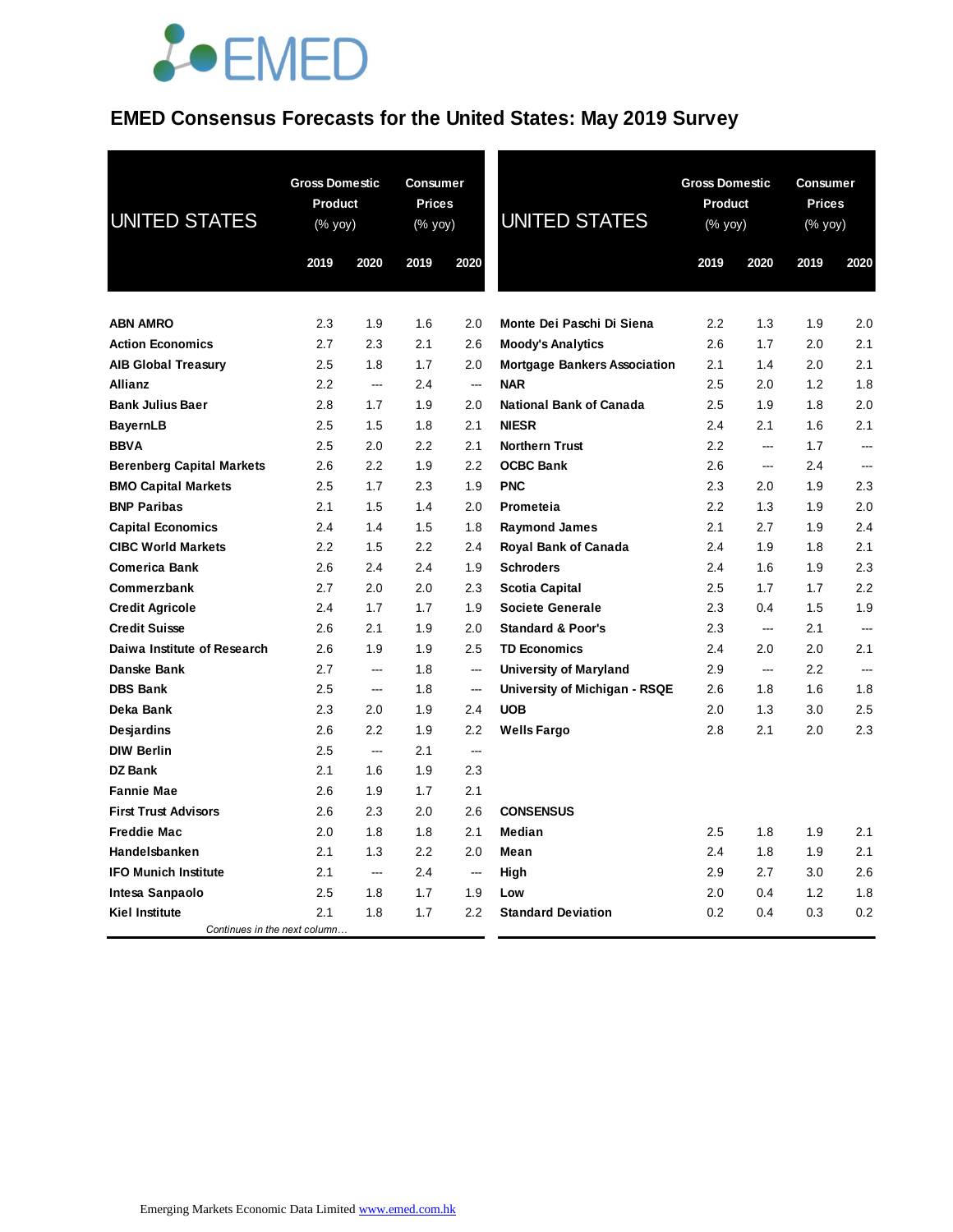

### **EMED Consensus Forecasts for the Euro Area: May 2019 Survey**

| <b>EURO AREA</b>                 | <b>Gross Domestic</b><br><b>Product</b><br>(% yoy) |                | <b>Consumer</b><br><b>Prices</b><br>(% yoy) |                          | <b>EURO AREA</b>            | <b>Gross Domestic</b><br>Product<br>(% yoy) |      | <b>Consumer</b><br><b>Prices</b><br>(% yoy) |      |
|----------------------------------|----------------------------------------------------|----------------|---------------------------------------------|--------------------------|-----------------------------|---------------------------------------------|------|---------------------------------------------|------|
|                                  | 2019                                               | 2020           | 2019                                        | 2020                     |                             | 2019                                        | 2020 | 2019                                        | 2020 |
| <b>ABN AMRO</b>                  | 0.8                                                | 1.3            | 1.2                                         | 1.2                      | <b>IFO Munich Institute</b> | 1.7                                         | ---  | 1.5                                         | ---  |
| <b>AIB Global Treasury</b>       | 1.6                                                | 1.7            | 1.5                                         | 1.5                      | Intesa Sanpaolo             | 1.2                                         | 1.4  | 1.5                                         | 1.4  |
| <b>Allianz</b>                   | 2.0                                                | ---            | 1.7                                         | $---$                    | <b>Kiel Institute</b>       | 1.2                                         | 1.5  | 1.3                                         | 1.5  |
| <b>Bank Julius Baer</b>          | 1.1                                                | 1.0            | 1.5                                         | 1.8                      | Monte Dei Paschi Di Siena   | 1.1                                         | 1.3  | 1.3                                         | 1.5  |
| <b>BayernLB</b>                  | 1.0                                                | 1.1            | 1.4                                         | 1.6                      | <b>Moody's Analytics</b>    | 1.4                                         | 1.7  | 1.3                                         | 1.6  |
| <b>BBVA</b>                      | 1.4                                                | 1.4            | 1.6                                         | 1.6                      | <b>NIESR</b>                | 1.3                                         | 1.7  | 1.5                                         | 2.0  |
| <b>Berenberg Capital Markets</b> | 1.1                                                | 1.6            | 1.3                                         | 1.5                      | <b>OCBC Bank</b>            | 1.9                                         | ---  | 1.5                                         | ---  |
| <b>BMO Capital Markets</b>       | 1.1                                                | 1.2            | 1.7                                         | 2.1                      | Prometeia                   | 1.1                                         | 1.3  | 1.3                                         | 1.5  |
| <b>BNP Paribas</b>               | 1.0                                                | 1.1            | 1.4                                         | 1.4                      | <b>Royal Bank of Canada</b> | 1.1                                         | 1.4  | 1.2                                         | 1.4  |
| <b>Capital Economics</b>         | 0.8                                                | 0.8            | 1.1                                         | 1.0                      | <b>Schroders</b>            | 1.3                                         | 1.4  | 1.7                                         | 1.5  |
| <b>CIBC World Markets</b>        | 1.3                                                | 1.3            | 1.9                                         | 2.0                      | <b>Scotia Capital</b>       | 1.1                                         | 1.5  | 1.2                                         | 1.6  |
| Commerzbank                      | 0.9                                                | 1.4            | 1.4                                         | 1.2                      | <b>Societe Generale</b>     | 1.3                                         | 1.1  | 1.2                                         | 1.3  |
| <b>Credit Agricole</b>           | 1.2                                                | 1.4            | 1.3                                         | 1.3                      | <b>TD Economics</b>         | 1.1                                         | 1.4  | 1.3                                         | 1.4  |
| <b>Credit Suisse</b>             | 1.1                                                | 1.6            | 1.4                                         | 1.5                      | <b>UOB</b>                  | 1.3                                         | 1.4  | 1.4                                         | 1.5  |
| Danske Bank                      | 1.5                                                | $\overline{a}$ | 1.5                                         | $\hspace{0.05cm} \ldots$ | <b>Wells Fargo</b>          | 1.1                                         | 1.4  | 1.3                                         | 1.5  |
| <b>DBS Bank</b>                  | 2.2                                                | ---            | 1.4                                         | ---                      |                             |                                             |      |                                             |      |
| Deka Bank                        | 1.3                                                | 1.4            | 1.4                                         | 1.8                      | <b>CONSENSUS</b>            |                                             |      |                                             |      |
| <b>DIW Berlin</b>                | 1.7                                                | ---            | 1.8                                         | $\hspace{0.05cm} \ldots$ | Median                      | 1.2                                         | 1.4  | 1.4                                         | 1.5  |
| <b>DZ Bank</b>                   | 1.2                                                | 1.3            | 1.4                                         | 1.5                      | Mean                        | 1.3                                         | 1.4  | 1.4                                         | 1.5  |
| <b>ETLA</b>                      | 1.1                                                | 1.3            | 1.4                                         | 1.6                      | High                        | 2.2                                         | 1.7  | 1.9                                         | 2.1  |
| <b>EUROFER</b>                   | 1.5                                                | 1.5            | 1.5                                         | 1.7                      | Low                         | 0.8                                         | 0.8  | 1.1                                         | 1.0  |
| Handelsbanken                    | 1.1                                                | 1.0            | 1.4                                         | 1.6                      | <b>Standard Deviation</b>   | 0.3                                         | 0.2  | 0.2                                         | 0.2  |
| Continues in the next column     |                                                    |                |                                             |                          |                             |                                             |      |                                             |      |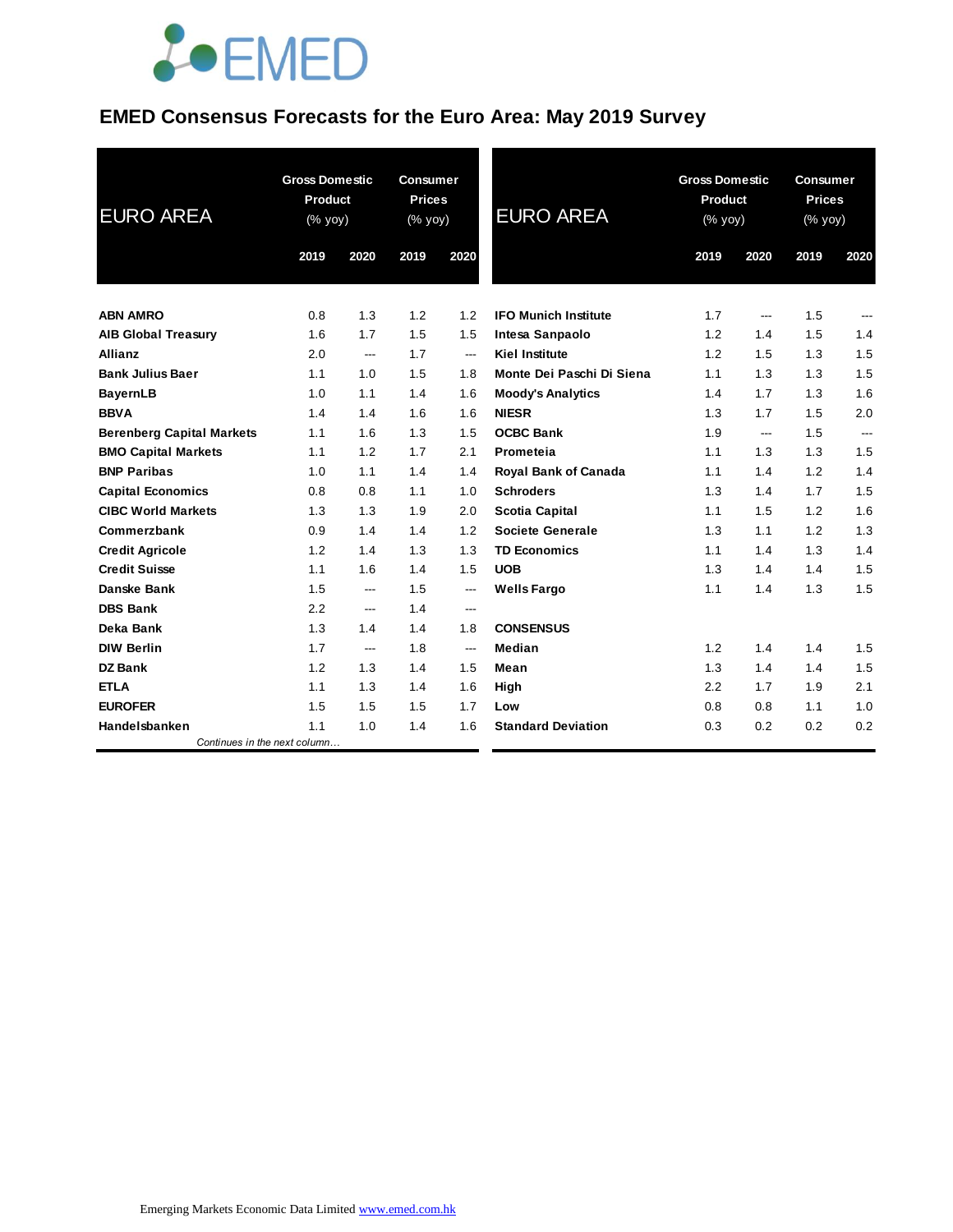

#### **EMED Consensus Forecasts for Japan: May 2019 Survey**

| <b>JAPAN</b>                     | <b>Gross Domestic</b><br><b>Product</b><br>(% yoy) |        | <b>Consumer</b><br><b>Prices</b><br>(% yoy) |      | <b>JAPAN</b>              | <b>Gross Domestic</b><br>Product<br>(% yoy) |                          |      | <b>Consumer</b><br><b>Prices</b><br>(% yoy)<br>--- |  |
|----------------------------------|----------------------------------------------------|--------|---------------------------------------------|------|---------------------------|---------------------------------------------|--------------------------|------|----------------------------------------------------|--|
|                                  | 2019                                               | 2020   | 2019                                        | 2020 |                           | 2019                                        | 2020                     | 2019 | 2020                                               |  |
| <b>ABN AMRO</b>                  | 0.9                                                | 0.7    | 1.1                                         | 1.6  | Intesa Sanpaolo           | 0.7                                         | 0.3                      | 0.9  | 1.2                                                |  |
| <b>AIB Global Treasury</b>       | 1.1                                                | 0.5    | 1.3                                         | 1.5  | <b>JCER</b>               | 0.9                                         | $\overline{\phantom{a}}$ | 1.6  |                                                    |  |
| <b>Allianz</b>                   | 1.0                                                | ---    | 1.5                                         | ---  | <b>Kiel Institute</b>     | 0.7                                         | 0.8                      | 0.8  | 1.7                                                |  |
| <b>Bank Julius Baer</b>          | 0.5                                                | 0.4    | 0.8                                         | 0.9  | <b>Mizuho Securities</b>  | 0.5                                         | 0.5                      | 0.7  | 0.8                                                |  |
| Bank of Tokyo-Mitsubishi UFJ     | 0.8                                                | ---    | 0.0                                         | ---  | <b>Moody's Analytics</b>  | 0.7                                         | 0.3                      | 1.0  | 1.5                                                |  |
| <b>BayernLB</b>                  | 0.8                                                | 0.5    | 1.0                                         | 1.5  | <b>NIESR</b>              | 0.9                                         | 0.3                      | 1.1  | 2.5                                                |  |
| <b>BBVA</b>                      | 1.0                                                | 0.6    | 1.2                                         | 1.6  | <b>OCBC Bank</b>          | 1.1                                         | $\overline{\phantom{a}}$ | 1.0  | ---                                                |  |
| <b>Berenberg Capital Markets</b> | 0.7                                                | 1.0    | 0.8                                         | 1.4  | Prometeia                 | 0.8                                         | 0.6                      | 1.2  | 1.4                                                |  |
| <b>BMO Capital Markets</b>       | 0.6                                                | 0.7    | 0.6                                         | 1.5  | <b>Schroders</b>          | 0.7                                         | 0.4                      | 0.5  | 1.0                                                |  |
| <b>BNP Paribas</b>               | 0.5                                                | 0.3    | 0.6                                         | 1.1  | <b>Scotia Capital</b>     | 0.8                                         | 0.7                      | 2.3  | 1.0                                                |  |
| <b>Capital Economics</b>         | 0.0                                                | 0.3    | 0.3                                         | 0.3  | <b>Societe Generale</b>   | 1.4                                         | 0.8                      | 0.7  | 1.5                                                |  |
| <b>CIBC World Markets</b>        | 0.8                                                | 0.8    | 0.9                                         | 1.3  | <b>TD Economics</b>       | 0.6                                         | 0.3                      | 0.5  | 1.4                                                |  |
| Commerzbank                      | 0.7                                                | 0.3    | 0.6                                         | 1.1  | <b>UOB</b>                | 0.5                                         | $-0.8$                   | 2.0  | 2.8                                                |  |
| <b>Credit Agricole</b>           | 0.5                                                | 0.5    | 0.7                                         | 1.5  | <b>Wells Fargo</b>        | 0.7                                         | 0.4                      | 1.0  | 1.5                                                |  |
| <b>Credit Suisse</b>             | 0.8                                                | 0.7    | 0.6                                         | 0.5  |                           |                                             |                          |      |                                                    |  |
| Daiwa Institute of Research      | 0.5                                                | 0.7    | 0.4                                         | 0.6  |                           |                                             |                          |      |                                                    |  |
| <b>Danske Bank</b>               | 0.9                                                | ---    | 1.4                                         | ---  | <b>CONSENSUS</b>          |                                             |                          |      |                                                    |  |
| <b>DBS Bank</b>                  | 0.9                                                | ---    | 1.0                                         | ---  | Median                    | 0.8                                         | 0.5                      | 0.9  | 1.5                                                |  |
| Deka Bank                        | 0.6                                                | $-0.1$ | 1.3                                         | 2.4  | Mean                      | 0.8                                         | 0.5                      | 0.9  | 1.4                                                |  |
| <b>DIW Berlin</b>                | 1.0                                                | ---    | 1.1                                         | ---  | High                      | 1.4                                         | 1.0                      | 2.3  | 2.8                                                |  |
| DZ Bank                          | 0.8                                                | 0.6    | 0.8                                         | 1.6  | Low                       | 0.0                                         | $-0.8$                   | 0.0  | 0.3                                                |  |
| <b>IFO Munich Institute</b>      | 1.0                                                |        | 0.8                                         |      | <b>Standard Deviation</b> | 0.2                                         | 0.3                      | 0.5  | 0.6                                                |  |
| Continues in the next column     |                                                    |        |                                             |      |                           |                                             |                          |      |                                                    |  |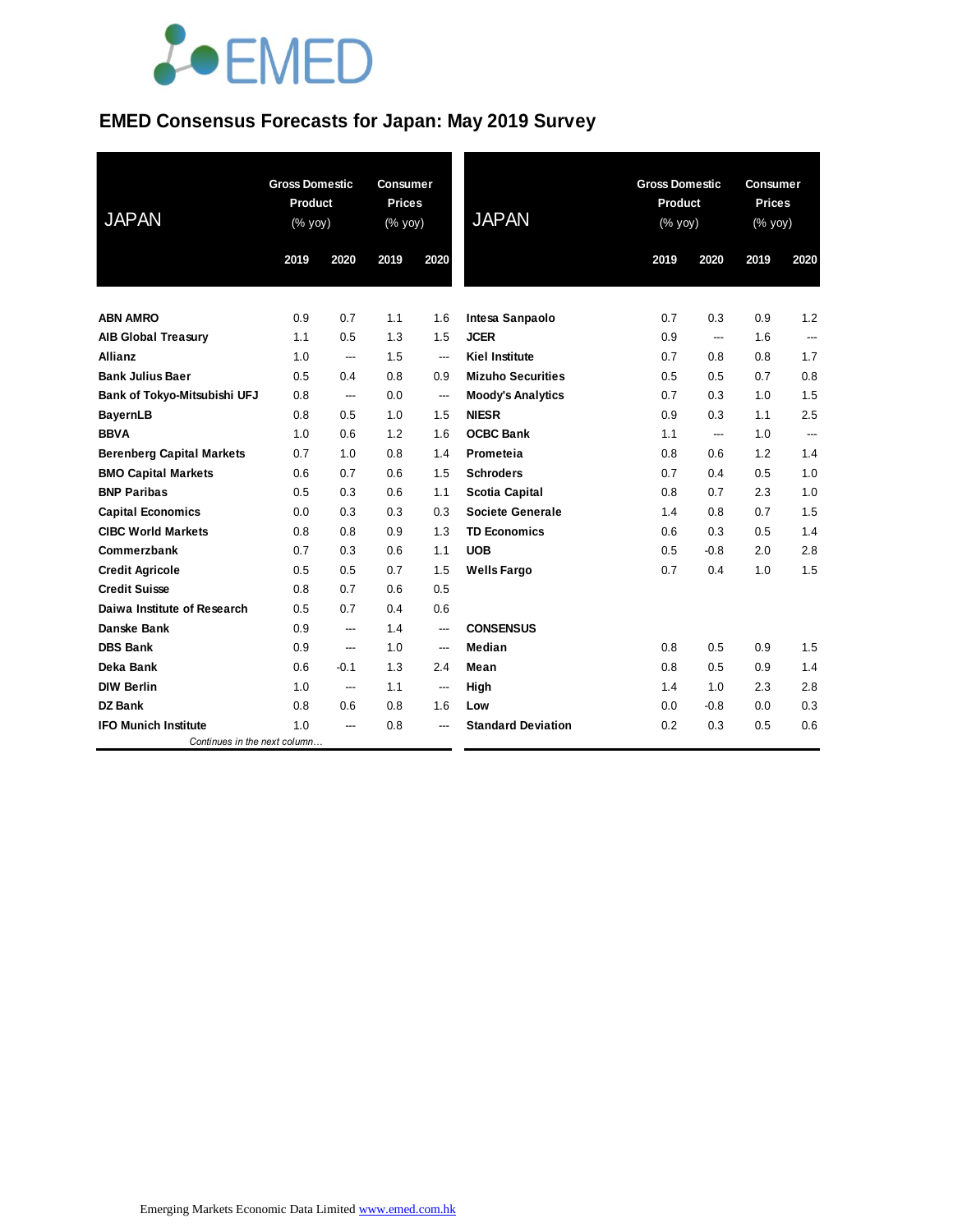# **JOEMED**

### **EMED Consensus Forecasts for China: May 2019 Survey**

| <b>CHINA</b>                     | <b>Gross Domestic</b><br><b>Product</b><br>(% yoy) |        | <b>Consumer</b><br><b>Prices</b><br>(% yoy) |                          | <b>CHINA</b>              |      | <b>Gross Domestic</b><br><b>Product</b><br>(% yoy) |      | <b>Consumer</b><br><b>Prices</b><br>(% yoy) |  |
|----------------------------------|----------------------------------------------------|--------|---------------------------------------------|--------------------------|---------------------------|------|----------------------------------------------------|------|---------------------------------------------|--|
|                                  | 2019                                               | 2020   | 2019                                        | 2020                     |                           | 2019 | 2020                                               | 2019 | 2020                                        |  |
| <b>ABN AMRO</b>                  | 6.3                                                | 6.0    | 2.5                                         | 2.5                      | Intesa Sanpaolo           | 6.3  | 6.1                                                | 1.9  | 2.1                                         |  |
| <b>Allianz</b>                   | 6.2                                                | ---    | 2.8                                         | $\hspace{0.05cm}$        | <b>JP Morgan</b>          | 6.4  | 6.2                                                | 1.9  | 2.5                                         |  |
| <b>Bank Julius Baer</b>          | 6.0                                                | 5.8    | 2.1                                         | 2.5                      | <b>Kiel Institute</b>     | 6.1  | 5.8                                                | 2.1  | 2.3                                         |  |
| <b>Bank of East Asia</b>         | 6.4                                                | 6.0    | 2.1                                         | 2.2                      | <b>Moody's Analytics</b>  | 6.4  | 6.1                                                | 2.0  | 2.9                                         |  |
| <b>BayernLB</b>                  | 6.2                                                | 6.0    | 2.4                                         | 2.5                      | <b>NIESR</b>              | 6.2  | 6.1                                                | 1.9  | 2.2                                         |  |
| <b>BBVA</b>                      | 6.0                                                | 5.8    | 2.5                                         | 3.0                      | <b>OCBC Bank</b>          | 6.2  | ---                                                | 2.5  | ---                                         |  |
| <b>Berenberg Capital Markets</b> | 6.2                                                | 5.9    | 2.1                                         | 2.1                      | Prometeia                 | 6.0  | 5.3                                                | 2.8  | 2.5                                         |  |
| <b>BMO Capital Markets</b>       | 6.3                                                | 6.0    | 2.3                                         | 2.1                      | <b>Schroders</b>          | 6.3  | 6.1                                                | 2.0  | 2.2                                         |  |
| <b>BNP Paribas</b>               | 6.2                                                | 6.0    | 1.9                                         | 2.5                      | Scotia Capital            | 6.2  | 6.0                                                | 2.2  | 2.3                                         |  |
| <b>Capital Economics</b>         | 6.3                                                | 6.2    | 3.0                                         | 2.0                      | Societe Generale          | 6.4  | 6.0                                                | 2.4  | 2.3                                         |  |
| Commerzbank                      | 6.3                                                | 6.0    | 2.5                                         | 2.2                      | <b>UOB</b>                | 6.3  | 6.3                                                | 2.1  | 2.2                                         |  |
| <b>Credit Agricole</b>           | 6.4                                                | 6.0    | 2.1                                         | 2.2                      | <b>Wells Fargo</b>        | 6.2  | 6.0                                                | 2.2  | 2.3                                         |  |
| <b>Credit Suisse</b>             | 6.3                                                | 6.0    | 1.9                                         | 2.0                      |                           |      |                                                    |      |                                             |  |
| Daiwa Institute of Research      | 6.3                                                | 6.0    | 2.0                                         | 1.8                      |                           |      |                                                    |      |                                             |  |
| <b>Danske Bank</b>               | 6.2                                                | ---    | 2.0                                         | $\overline{\phantom{a}}$ | <b>CONSENSUS</b>          |      |                                                    |      |                                             |  |
| <b>DBS Bank</b>                  | 6.2                                                | ---    | 2.2                                         | $\sim$                   | Median                    | 6.3  | 6.0                                                | 2.1  | 2.2                                         |  |
| Deka Bank                        | 6.2                                                | 6.0    | 1.8                                         | 2.2                      | Mean                      | 6.2  | 6.0                                                | 2.2  | 2.3                                         |  |
| <b>DIW Berlin</b>                | 6.3                                                | $\sim$ | 2.4                                         | $\hspace{0.05cm}$        | High                      | 6.4  | 6.3                                                | 3.0  | 3.0                                         |  |
| <b>DZ Bank</b>                   | 6.2                                                | 6.1    | 1.9                                         | 2.1                      | Low                       | 6.0  | 5.3                                                | 1.8  | 1.8                                         |  |
| <b>IFO Munich Institute</b>      | 6.3                                                | ---    | 2.8                                         | ---                      | <b>Standard Deviation</b> | 0.1  | 0.2                                                | 0.3  | 0.3                                         |  |
| Continues in the next column     |                                                    |        |                                             |                          |                           |      |                                                    |      |                                             |  |